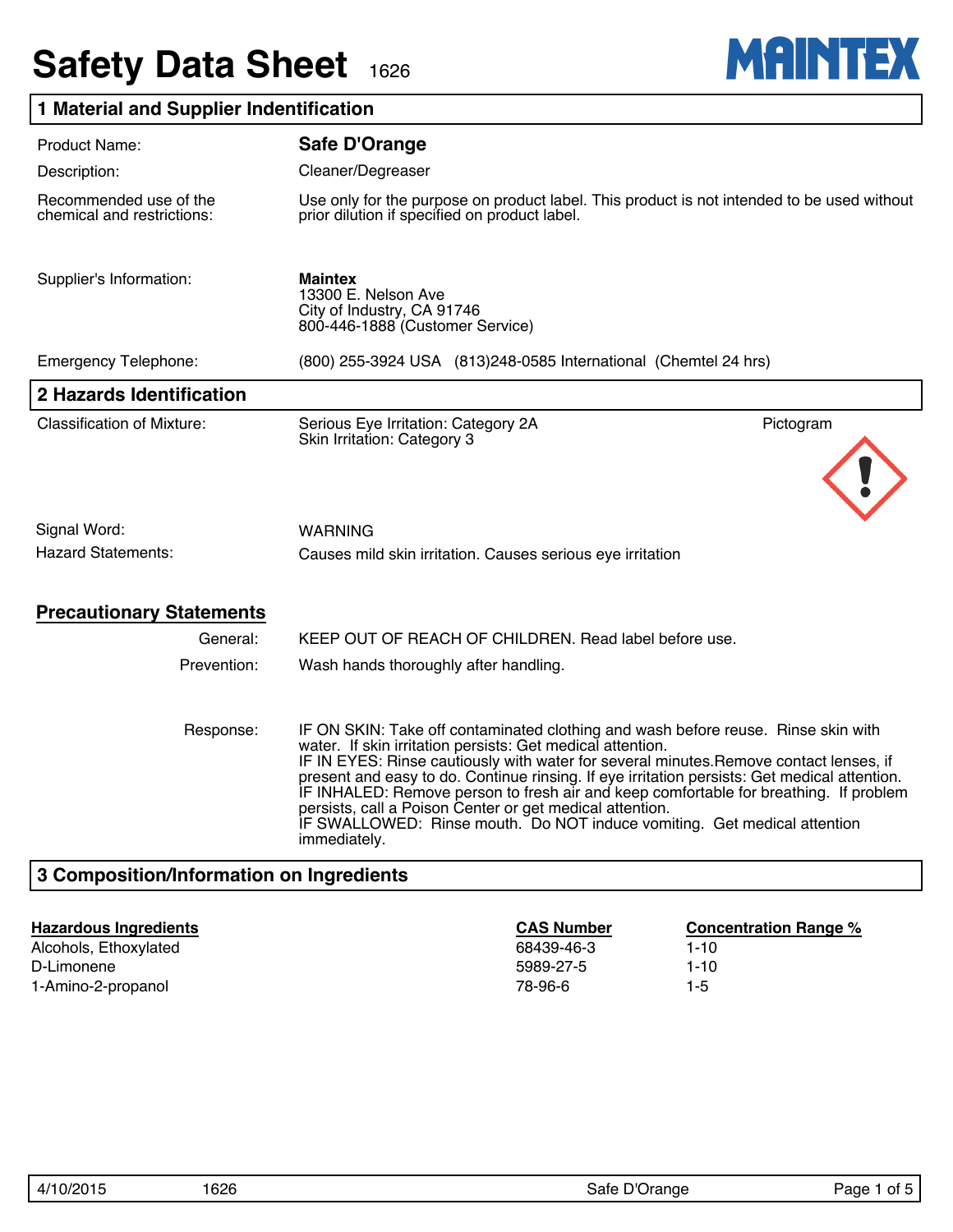| <b>4 First Aid Measures</b> |                                                                                                                                                                                                   |
|-----------------------------|---------------------------------------------------------------------------------------------------------------------------------------------------------------------------------------------------|
| Eye Contact:                | Flush eyes with water for 15 minutes. Remove contact lenses if any.                                                                                                                               |
| Skin Contact:               | Contact with concentrate may be an irritant to sensitive skin. If spilt in large areas of skin,<br>rinse immediately with water and remove clothing. Wash skin thoroughly with soap and<br>water. |
| Inhalation                  | If discomfort is experienced after prolonged exposure to vapours, move person to fresh<br>air. Get medical attention if irritation persists.                                                      |
| Ingestion:                  | Get medical attention immediately. Rinse mouth with water. Do NOT induce vomiting.<br>Drink glass of water to dilute product.                                                                     |

| 5 Firefighting Measures                                                   |                                                                                                                                                                                                                                |
|---------------------------------------------------------------------------|--------------------------------------------------------------------------------------------------------------------------------------------------------------------------------------------------------------------------------|
| Suitable Extinguishing Media:                                             | Water spray, normal foam, dry agent (carbon dioxide, dry chemical powder.)                                                                                                                                                     |
| Specific Hazards arising from<br>the Chemical:                            | In a fire or if heated, a pressure increase will occur and the container may burst.<br>Combustion products may include and are not limited to nitrogen oxides, carbon<br>monoxide, and carbon dioxide.                         |
| <b>Specific Protective Equipment</b><br>and Precautions for Firefighters: | Firefighters should wear NIOSH approved self-contained breathing apparatus and<br>protective clothing. If safe to do so, remove containers from path of fire. If involved in a<br>fire, keep containers cool with water spray. |

| <b>6 Accidental Release Measures</b>           |                                                                                                                                                                                                                                                                                                                                  |  |  |
|------------------------------------------------|----------------------------------------------------------------------------------------------------------------------------------------------------------------------------------------------------------------------------------------------------------------------------------------------------------------------------------|--|--|
| <b>Emergency Procedures:</b>                   | Keep area clear of personnel until area has been properly cleaned.                                                                                                                                                                                                                                                               |  |  |
| Personal Precautions/<br>Protective Equipment: | Slippery when spilt. To avoid accidents, clean up immediately and shut off source of leak,<br>if safe to do so. Wear appropriate protective equipment to prevent any contamination of<br>skin, eyes, and personal clothing. Provide sufficient ventilation.                                                                      |  |  |
| <b>Environmental Precautions:</b>              | If contamination of sewers or waterways has occurred, advise local emergency services.                                                                                                                                                                                                                                           |  |  |
| Methods for Containment and<br>Cleaning Up:    | Contain spill with absorbent (soil, sand, or other inert material) or spill kit to prevent<br>contamination of sewers or waterways. Neutralization agent is not recommended within<br>building, as toxic vapors may be omitted. Properly dispose of used absorbents in<br>accordance with local, state, and federal regulations. |  |  |

| <b>7 Handling and Storage</b>                                   |                                                                                                                                                                                                               |
|-----------------------------------------------------------------|---------------------------------------------------------------------------------------------------------------------------------------------------------------------------------------------------------------|
| Precautions for Safe Handling:                                  | Avoid skin and eye contact, inhalation and ingestion. Wash hands thoroughly after use.<br>Keep out of reach of children.                                                                                      |
| Conditions for Safe Storage,<br>Including an Incompatiibiities: | Store in cool, dry place and out of direct sunlight. Store away from source of heat or<br>ignition. Do not mix with other chemicals. Keep container closed when not in use, and<br>check regularly for leaks. |

See Section 10 for incompatible materials.

| 4/10/2015 | 16 |
|-----------|----|
|           |    |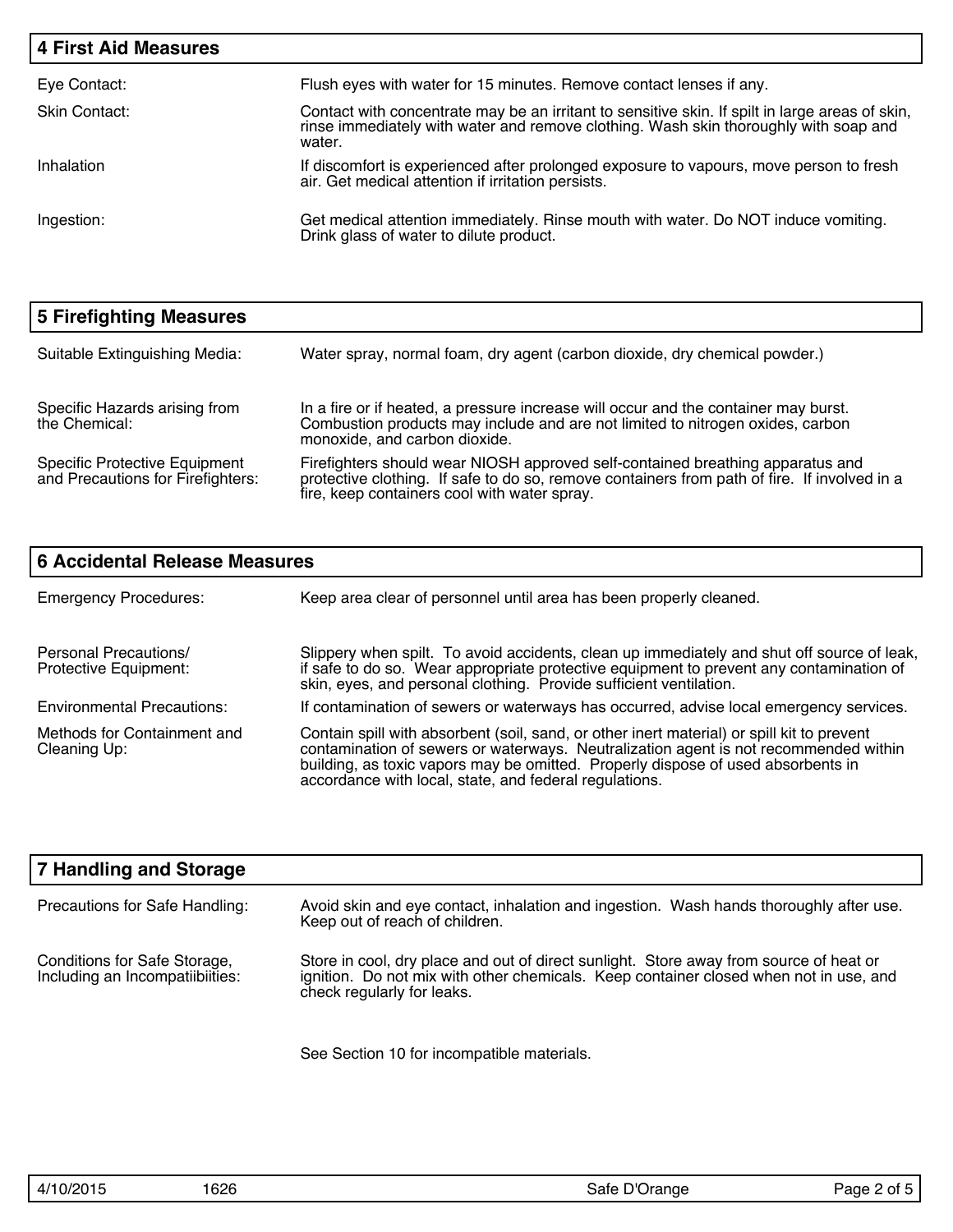| 8 Exposure Controls/Personal Protection |                  |                 |                   |  |
|-----------------------------------------|------------------|-----------------|-------------------|--|
| <b>Control Parameters:</b>              |                  |                 |                   |  |
| <b>Hazardous Ingredients</b>            | <b>ACGIH TLV</b> | <b>OSHA PEL</b> | <b>NIOSH IDLH</b> |  |
| Alcohols, Ethoxylated                   | N/A              | N/A             | N/A               |  |
| D-Limonene                              | N/A              | N/A             | N/A               |  |
| 1-Amino-2-propanol                      | N/A              | N/A             | N/A               |  |

| Appropriate engineering<br>controls: | Good ventilation should be sufficient to control worker exposure to airborne contaminants.                                                                                                         |
|--------------------------------------|----------------------------------------------------------------------------------------------------------------------------------------------------------------------------------------------------|
| <b>Personal Protection</b>           |                                                                                                                                                                                                    |
| Eye Protection:                      | Use protective glasses or safety goggles if splashing or spray-back is likely.                                                                                                                     |
| Hand Protection:                     | Use protective gloves when used for prolong periods or if skin sensitive.                                                                                                                          |
| <b>Skin Protection:</b>              | Use apron if splashing or spray-back is likely.                                                                                                                                                    |
| <b>Respiratory Protection:</b>       | Use in well ventilated areas or local exhaust ventilation when cleaning small spaces.                                                                                                              |
| <b>Hygiene Measures:</b>             | Always wash hands after handling chemical products, and before smoking, eating,<br>drinking, or using the toilet. Wash contaminated clothing or protective equipment before<br>storage and re-use. |

## **9 Physical and Chemical Properties**

| <b>Physical State:</b><br>Color:<br>Odor:<br>pH: | Liquid<br>Orange<br>Citrus<br>$9.5 - 10.5$ | Specific Gravity:<br><b>Evapporation Rate:</b><br>Solubility in Water:<br>$VOC$ (g/L): | 1.02<br>⊂ 1<br>Complete<br><55 | Vapour Pressure (mm Hg):<br>Vapour Density:<br>Freezing Point (°F):<br>Boiling Point (°F):<br>Flash Point $(F)$ : | $<$ 17 mm Hq<br>> 1<br>$<$ 32<br>>212<br>> 200 |
|--------------------------------------------------|--------------------------------------------|----------------------------------------------------------------------------------------|--------------------------------|-------------------------------------------------------------------------------------------------------------------|------------------------------------------------|
|                                                  |                                            | $<$ means less than                                                                    |                                | > means greater than                                                                                              |                                                |

**Note:** These physical data are typical values based on material tested but may vary from sample to sample. Typical values should not be construed as a guaranteed analysis of any specific lot or as specification items.

#### **10 Stability and Reactivity**

| Reactivity:<br><b>Chemical Stability:</b> | No specific data<br>Stable                                                                                                                       |
|-------------------------------------------|--------------------------------------------------------------------------------------------------------------------------------------------------|
| Possibility of Hazardous Reactions:       | Under normal conditions of storage and use, hazardous reactions will not occur.                                                                  |
|                                           |                                                                                                                                                  |
| Conditions to Avoid:                      | Avoid exposure to heat and light.                                                                                                                |
| Incompatible Materials:                   | Slightly reactive or incompatible with oxidizers (e.g., bleach), strong acids (e.g.,<br>hydrochloric acid) and reactive metals (e.g., aluminum). |
|                                           | Hazardous Decomposition Products: Under normal conditions of storage and use, hazardous decomposition products should<br>not be produced.        |

| '10/2015<br>$\Lambda$ /1 | 1626<br>___ | Safe D<br>Orange | 1022<br>Ωt<br>aae |
|--------------------------|-------------|------------------|-------------------|
|                          |             |                  |                   |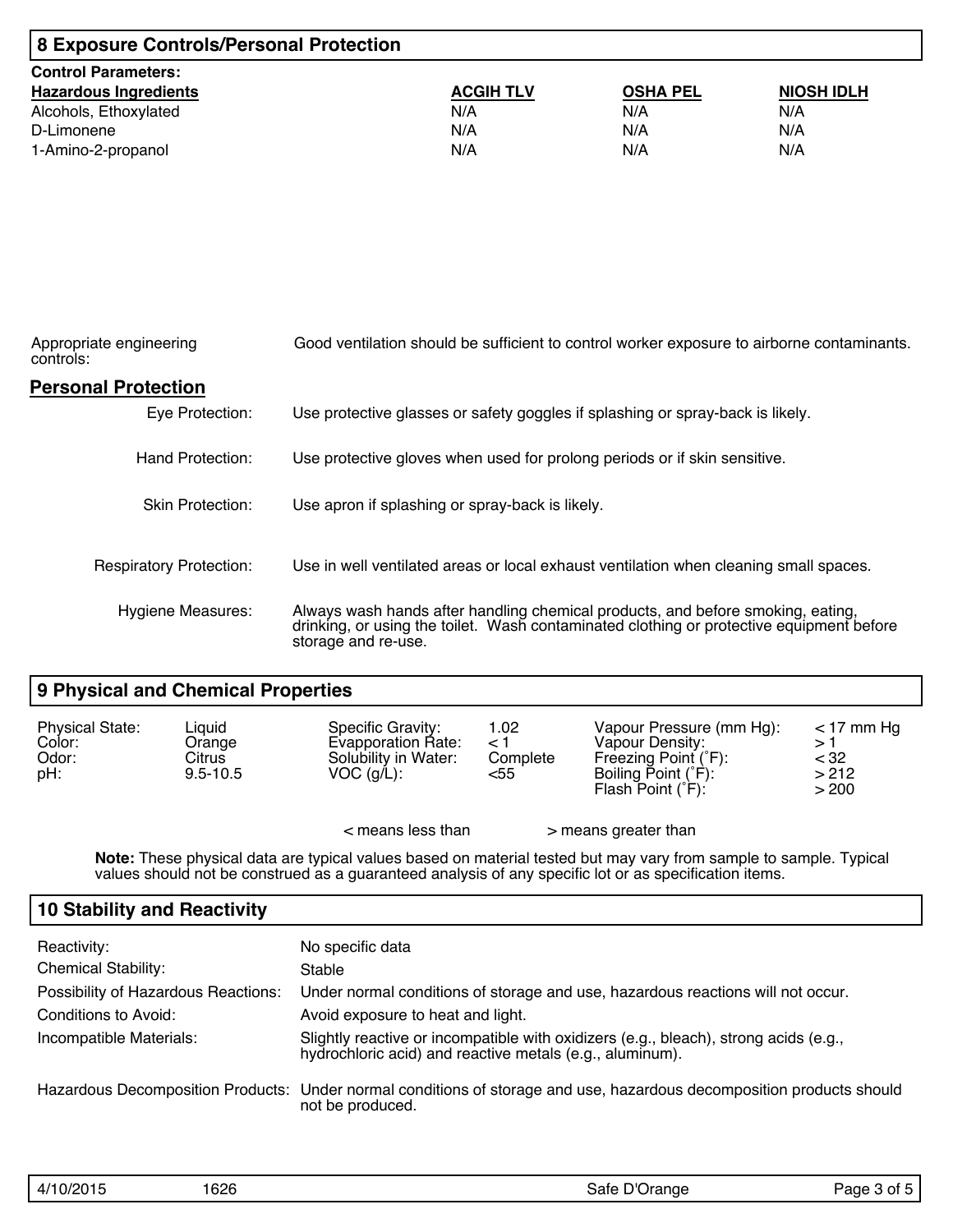## **11 Toxological Information**

| Symptoms:                        |                                                                             |                                                                           |                                                  |                                                                                    |                     |  |  |
|----------------------------------|-----------------------------------------------------------------------------|---------------------------------------------------------------------------|--------------------------------------------------|------------------------------------------------------------------------------------|---------------------|--|--|
|                                  | Eye Contact:                                                                | Adverse symptoms may include the following: irritation, watering, redness |                                                  |                                                                                    |                     |  |  |
|                                  | Skin Contact:                                                               | Adverse symptoms may include the following: irritation, redness           |                                                  |                                                                                    |                     |  |  |
|                                  | Inhalation:                                                                 |                                                                           |                                                  | Adverse symptoms may include the following: respiratory tract irritation, coughing |                     |  |  |
|                                  | Ingestion:                                                                  |                                                                           |                                                  | Adverse symptoms may include the following: stomach pains                          |                     |  |  |
| <b>Acute Toxicity:</b>           |                                                                             |                                                                           |                                                  |                                                                                    |                     |  |  |
|                                  | Eye Contact:                                                                |                                                                           | Causes serious eye damage.                       |                                                                                    |                     |  |  |
|                                  | Skin Contact:                                                               |                                                                           | May cause skin irritation.                       |                                                                                    |                     |  |  |
|                                  | Inhalation:                                                                 |                                                                           | May cause respiratory irritation.                |                                                                                    |                     |  |  |
|                                  | Ingestion:                                                                  |                                                                           | May cause burns to mouth, throat and stomach.    |                                                                                    |                     |  |  |
| <b>Toxicity Data:</b>            |                                                                             |                                                                           |                                                  |                                                                                    |                     |  |  |
| <b>Hazardous Ingredients</b>     |                                                                             |                                                                           | <b>Result</b>                                    | <b>Species</b>                                                                     | <b>Dose</b>         |  |  |
| Alcohols, Ethoxylated            |                                                                             |                                                                           | LD50-Oral                                        | Rat                                                                                | >2000 mg/kg         |  |  |
|                                  |                                                                             |                                                                           | LD50 - Dermal                                    | Rabbit                                                                             | 20800 mg/kg         |  |  |
| D-Limonene                       |                                                                             |                                                                           | LD50 - Dermal                                    | Rabbit                                                                             | >5000 mg/kg         |  |  |
|                                  |                                                                             |                                                                           | LD 50- Oral                                      | Rat                                                                                | 4400-6600 mg/kg     |  |  |
| 1-Amino-2-propanol               |                                                                             |                                                                           | LD 50- Ingestion                                 | Rat                                                                                | 2813 mg/kg          |  |  |
|                                  |                                                                             |                                                                           | LD 50- Dermal                                    | Rabbit                                                                             | 1851 mg/kg          |  |  |
| <b>Chronic Effects:</b>          |                                                                             |                                                                           | No known significant effects or critical hazards |                                                                                    |                     |  |  |
| <b>12 Ecological Information</b> |                                                                             |                                                                           |                                                  |                                                                                    |                     |  |  |
| Ecotoxicity:                     |                                                                             | No data available.                                                        |                                                  |                                                                                    |                     |  |  |
| <b>Aquatic Toxicity:</b>         |                                                                             |                                                                           |                                                  |                                                                                    |                     |  |  |
| <b>Hazardous Ingredients</b>     |                                                                             |                                                                           | <b>Result</b>                                    | <b>Species</b>                                                                     | <b>Dose</b>         |  |  |
| Alcohols, Ethoxylated            |                                                                             |                                                                           | <b>LC50</b>                                      | Fathead minnow (Pimephales Promelas)                                               | 8.5 mg/l/96         |  |  |
| hrs                              |                                                                             |                                                                           |                                                  |                                                                                    |                     |  |  |
|                                  |                                                                             |                                                                           | <b>EC50</b>                                      | Daphnia                                                                            | 5.3 mg/l /48 hrs    |  |  |
| D-Limonene                       |                                                                             |                                                                           | <b>LC50</b>                                      | Fish                                                                               | 0.72 mg/l/96 hrs    |  |  |
|                                  |                                                                             |                                                                           | <b>EC50</b>                                      | Crustacea                                                                          | 0.924 mg/l/48 hrs   |  |  |
|                                  |                                                                             |                                                                           | EC <sub>50</sub>                                 | Algae                                                                              | 1.81 MG/I 96 hrs    |  |  |
| 1-Amino-2-propanol               |                                                                             |                                                                           | <b>LC50</b>                                      | <b>Fathead minnow</b>                                                              | 2520 mg/l/96 hrs    |  |  |
|                                  |                                                                             |                                                                           | <b>LC50</b>                                      | Goldfish                                                                           | 210 mg/l/96 hrs     |  |  |
|                                  |                                                                             |                                                                           | <b>LC50</b>                                      | Golden Orfe                                                                        | 215-464 mg/l/96 hrs |  |  |
|                                  |                                                                             |                                                                           | <b>EC50</b>                                      | water flea daphnia magna                                                           | 109 mg/l/48 hrs     |  |  |
|                                  |                                                                             |                                                                           | ErC50                                            | alga scenedesmus                                                                   | 32.7 mg/l/72 hrs    |  |  |
|                                  | Other Adverse Effects:<br>No known significant effects or critical hazards. |                                                                           |                                                  |                                                                                    |                     |  |  |
|                                  | 12 Dienocol Considerations                                                  |                                                                           |                                                  |                                                                                    |                     |  |  |

#### **13 Disposal Considerations**

Disposal Methods: Diluted product can be flushed to sanitary sewer. Discard empty container in trash. Dispose of waste in accordance with federal, state, and local regulations.

#### **14 Transportation Information**

| Ground Transport               |      | Certain shipping modes or package sizes may have exceptions from the transport regulations. | The classification provided may not reflect those exceptions and may not apply to all shipping modes or package sizes. |             |
|--------------------------------|------|---------------------------------------------------------------------------------------------|------------------------------------------------------------------------------------------------------------------------|-------------|
| DOT Classification:            |      | Not Regulated                                                                               |                                                                                                                        |             |
| UN Number:                     |      |                                                                                             |                                                                                                                        |             |
| <b>Transport Hazard Class:</b> |      |                                                                                             |                                                                                                                        |             |
| Packaging Group:               |      | N/A                                                                                         |                                                                                                                        |             |
| Hazardous Division:            |      |                                                                                             |                                                                                                                        |             |
| 4/10/2015                      | 1626 |                                                                                             | Safe D'Orange                                                                                                          | Page 4 of 5 |